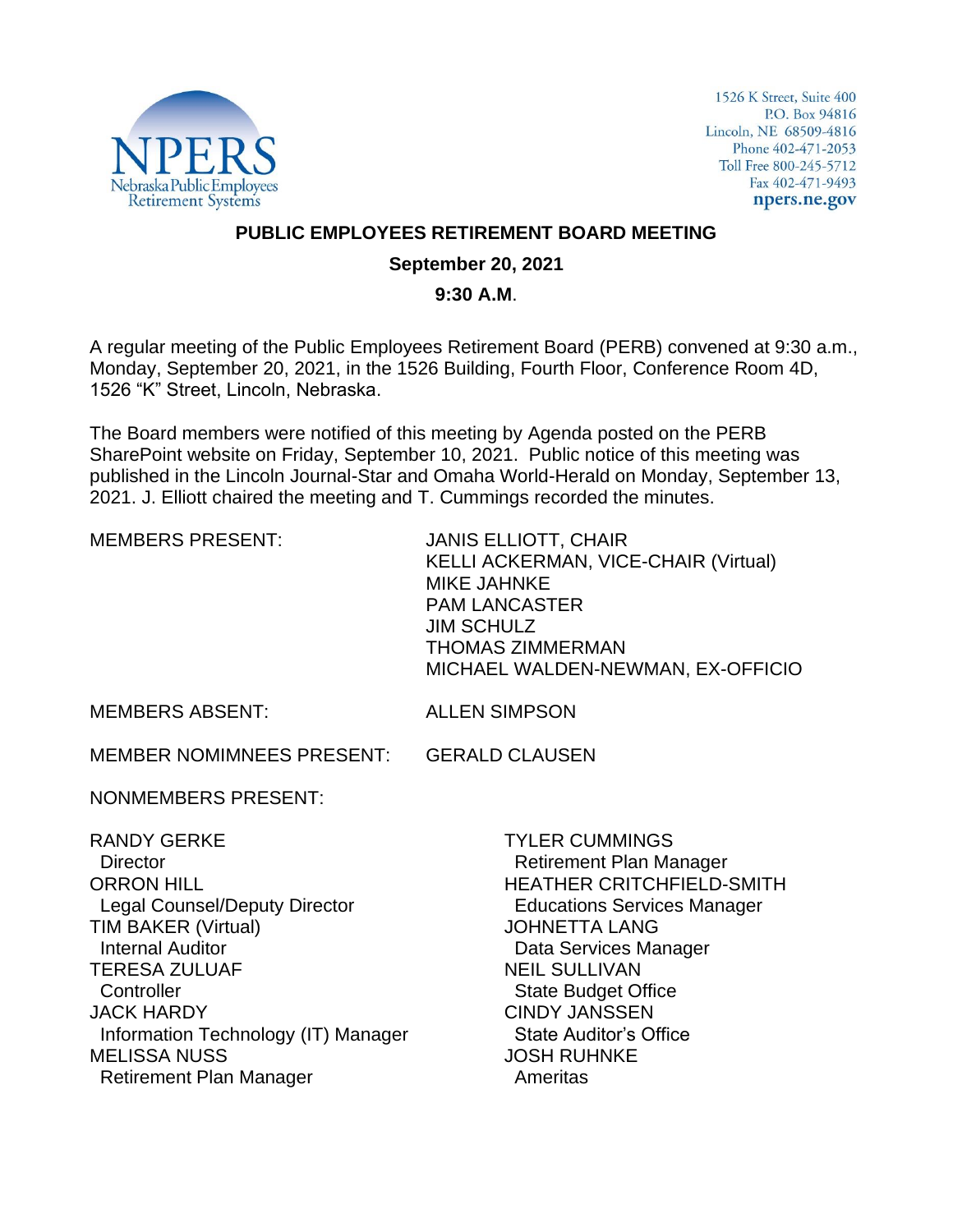**Agenda Item 1**: J. Elliott stated this meeting will follow the Nebraska Open Meetings Act and a copy of the Act is provided electronically, via a link on the final agenda posted on the Nebraska Public Employees Retirement Systems' (NPERS) website, on the Attorney General's website, and a copy of the Act is located on the table by the door.

**Agenda Items 2 and 3 – Meeting Called to Order:** J. Elliott called the September 20, 2021, Board Meeting to order at 9:30 a.m. Present at meeting: J. Elliott, K. Ackerman, M. Jahnke, P. Lancaster, J. Schulz, T. Zimmerman, and M. Walden-Newman. Absent: A. Simpson.

**Excuse Board Member:** P. Lancaster moved to excuse A. Simpson. Motion was seconded by M. Jahnke. Members voted as follows: For: J. Elliott, K. Ackerman, M. Jahnke, P. Lancaster, J. Schulz, and T. Zimmerman.

**Agenda Item 4 – Approval of Minutes:** P. Lancaster moved for approval of the minutes of the August 16, 2021, Board Meeting. Motion was seconded by T. Zimmerman. Members voted as follows: For: J. Elliott, K. Ackerman, M. Jahnke, P. Lancaster, J. Schulz, and T. Zimmerman. Against: None. Motion carried.

**Agenda Item 5 – Approval of Budget Status Report & August Retirement Report:**  M. Jahnke moved to approve the Budget Status Report and the August 2021 Retirement Report. Motion was seconded by P. Lancaster. Members voted as follows: For: J. Elliott, K. Ackerman, M. Jahnke, P. Lancaster, J. Schulz, and T. Zimmerman. Against: None. Motion carried.

**Agenda Item 6 – Public Comments or Correspondence from Citizens:** There were no public comments or correspondence from citizens with business not scheduled on the agenda.

**Agenda Item 7 – State and County Audit Report:** C. Janssen gave the State and County Audit report. There were two report findings she discussed. The first finding in the report involved a number of inaccurate accrual entries. The second finding of the report dealt with two distribution errors.

P. Lancaster moved to approve the State and County Audit Report. Motion was seconded by

T. Zimmerman. Members voted as follows: For: J. Elliott, K. Ackerman, M. Jahnke,

P. Lancaster, J. Schulz, and T. Zimmerman. Against: None. Motion carried.

**Agenda Item 8 – Internal Auditor's Report**: T. Baker gave the Internal Auditor's report.

There were eight School audits issued from June through August. He stated his team does follow-up with Schools after an audit report has been completed. There were nine follow-ups completed this past quarter.

There were eleven County audits issued during the past quarter. There are seven follow-ups on previous audits that are currently in progress.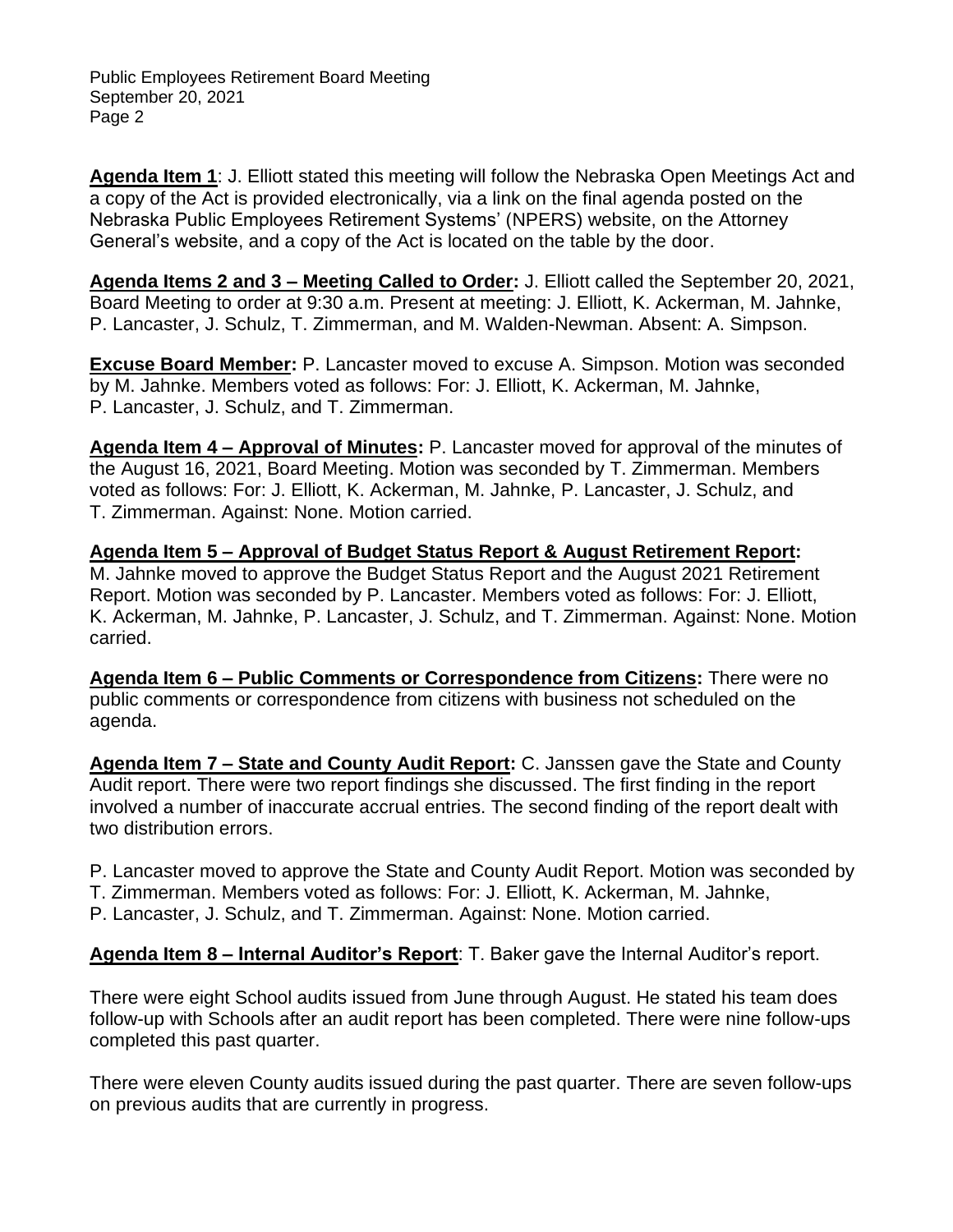Some of the findings in the Schools audits include employers not tracking extra duty hours, errors in reporting hours worked, omitting of eligible compensation for retirement calculations, and not enrolling employees into the plan on a timely basis.

Some of the findings in the County audits include employers not properly submitting Voluntary Enrollment forms, employers not properly submitting Non-Contributing forms, and submitting incorrect employee demographic information.

J. Schulz moved to approve the Internal Auditor's Report. Motion was seconded by K. Ackerman. Members voted as follows: For: J. Elliott, K. Ackerman, M. Jahnke, P. Lancaster, J. Schulz, and T. Zimmerman. Against: None. Motion carried.

The PERB took a break from 10:37 a.m. to 10:49 a.m.

**Agenda Items 9 – Investment Officer's Report**: M. Walden-Walden gave the Investment Officer's Report.

He stated investment return for the Defined Benefit plans for fiscal year 2021 was 29.9%. He also discussed the asset allocations of the investment funds for the plans.

He discussed the capital market assumptions and the plan to change the bond asset allocation managers.

T. Zimmerman moved to approve the Investment Officer's Report. Motion was seconded by M. Jahnke. Members voted as follows: For: J. Elliott, K. Ackerman, M. Jahnke, P. Lancaster, J. Schulz, and T. Zimmerman. Against: None. Motion carried.

**Agenda Items 10 – Actuarial Audit Proposal**: R. Gerke discussed the actuarial audit proposal. A solicitation letter was sent out to five actuarial firms to conduct an actuarial audit on Cavanaugh Macdonald. Gabriel, Roeder, Smith & Company (GRS) was the only actuarial firm to send a proposal within the budgetary limitations.

P. Lancaster moved to approve the Actuarial Audit Proposal. Motion was seconded by

J. Schulz. Members voted as follows: For: J. Elliott, K. Ackerman, M. Jahnke, P. Lancaster,

J. Schulz, and T. Zimmerman. Against: None. Motion carried.

**Agenda Item 11 – Director's Report**: R. Gerke gave the Director's Report.

- Gerald Clausen's confirmation hearing for the public PERB seat was September 14, 2021. The debate and confirmation for his appointment by the Legislature should be completed before the end of the special legislative session.
- The School, Judges, and Patrol audit entrance interview was conducted on September 14, 2021.
- The Benefits department continues to work on June 1, 2021, School effective retirement date (EFD) applications. They have also begun processing July 1, 2021, EFD applications.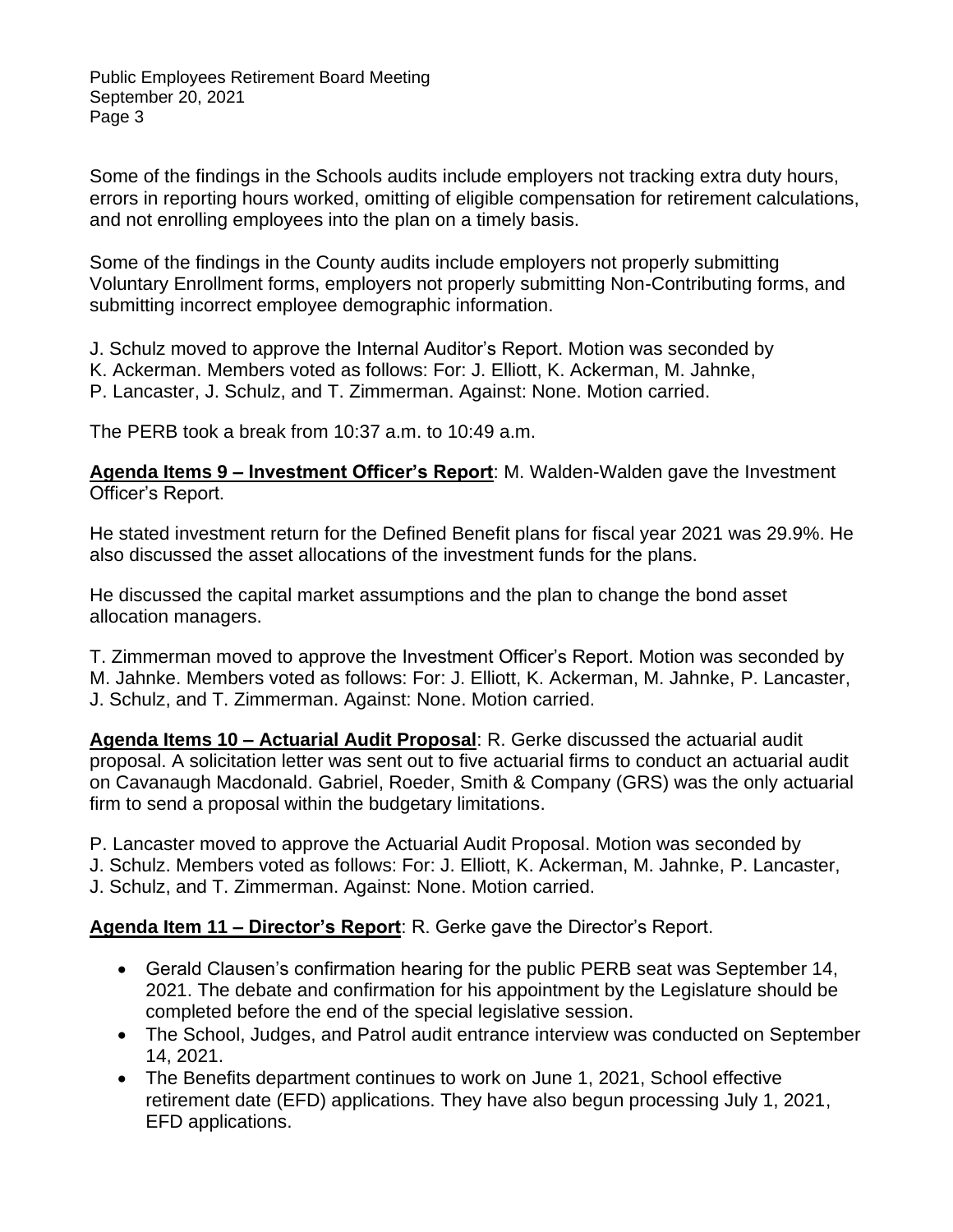- The website redesign continues to move forward, and a test website has been provided to NPERS.
- The solicitation letter for the technology assessment was sent out and four bids have been received.
- Meetings have continued between NPERS, Omaha Public Schools (OPS), and the Omaha School Employees' Retirement System (OSERS) regarding the OSERS transfer project.
- IT is reporting to the Office of the Chief Information Officer (OCIO) leadership monthly on the OSERS transfer project. The Nebraska Information Technology Commission (NITC) has made the OSERS transfer project one of the top twenty projects on their list.
- There will be an oversight vendor to oversee the OSERS transfer project. A statement of work was recently submitted by a vendor that has previously done some work for the State of Nebraska but NPERS has not had time to review it.
- The State and County seminars are currently in progress. There are slots available for some of the in-person seminars and webinars. A new topic regarding elder fraud has been added to the seminar. The financial planning seminars have not had many people sign up.
- The Education Services department will soon complete an informational video regarding the direct deposit form.
- The Department of Administrative Services (DAS) has completed the position description questionnaire (PDQ) for the proposed Security Analyst position. The actual title of the position would be an IT Developer. The next steps were discussed to add this position to the agency.
- The Accounting II position has been filled and will start September 27, 2021.
- There are three open positions in the agency: Office Specialist I, Mail Room Clerk I, and SOS Benefits Processing.
- October is the Excellence in Leadership recognition month, and the two winners of the award will be honored at the next PERB meeting.
- He requested to attend the National Council on Teacher Retirement virtual conference from October 11 – 14, 2021 with a registration cost of \$500.

M. Jahnke moved to approve the Director's Report. Motion was seconded by K. Ackerman. Members voted as follows: For: J. Elliott, K. Ackerman, M. Jahnke, P. Lancaster, J. Schulz, and T. Zimmerman. Against: None. Motion carried.

M. Jahnke moved to approve the Director's request to attend the virtual NCTR conference from October 11 – 14, 2021. Motion was seconded by P. Lancaster. Members voted as follows: For: J. Elliott, K. Ackerman, M. Jahnke, P. Lancaster, J. Schulz, and T. Zimmerman. Against: None. Motion carried.